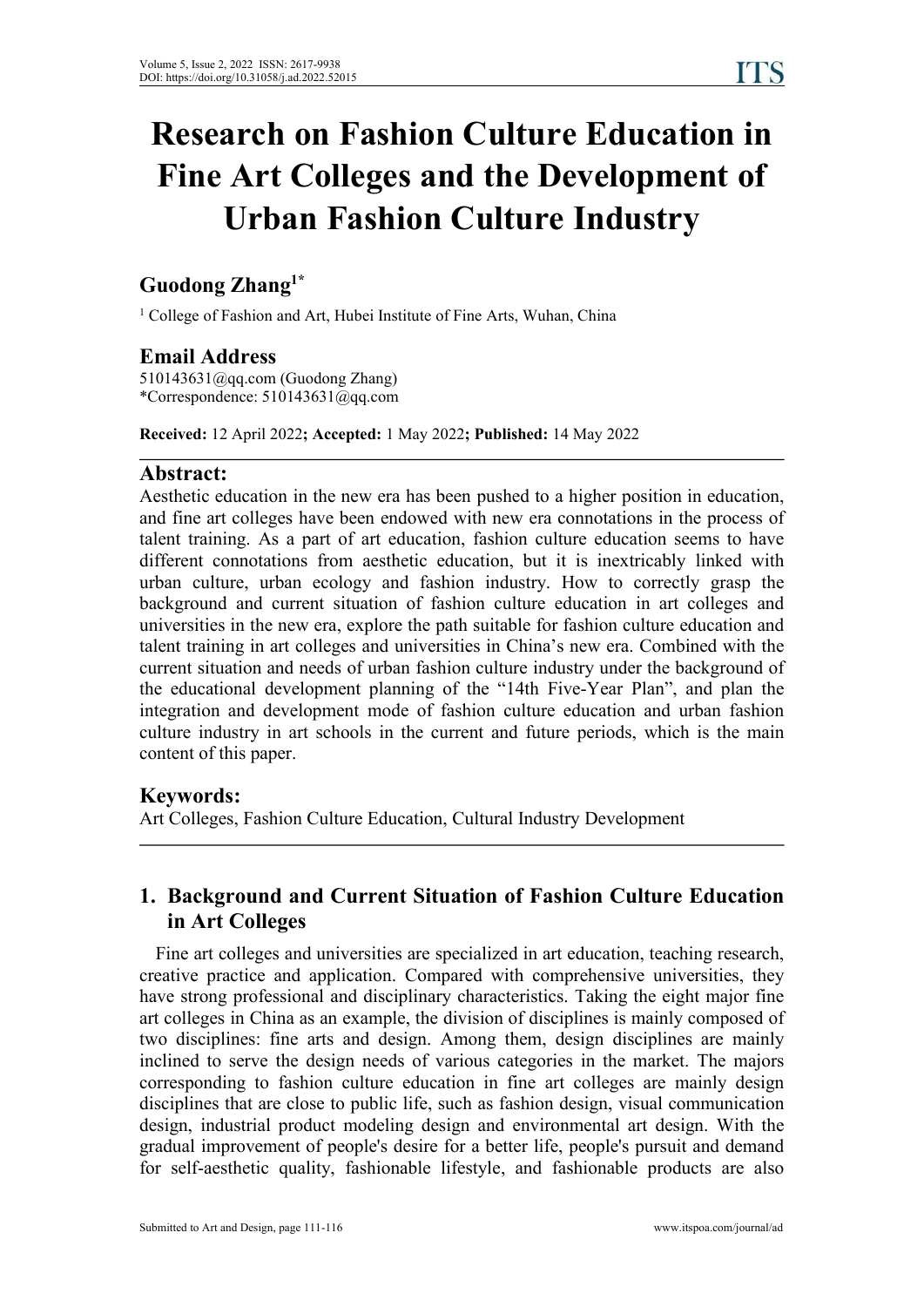further improved. Therefore, the fashion culture education in fine art colleges is particularly prominent and important for giving play to the role of "educating people with aesthetic education, educating people with culture, and improving students' aesthetic and humanistic quality". General Secretary Xi Jinping attaches great importance to aesthetic education. In April 2021, General Secretary Xi Jinping delivered an important speech when he inspected the Academy of Arts and Design of Tsinghua University. He pointed out that fine art, art, science and technology supplement each other, promote each other, and complement each other, and it is necessary to give play to the important role of fine arts in serving economic and social development, apply more art elements and artistic elements to urban and rural planning and construction, enhance the aesthetic charm and cultural taste of urban and rural areas, and better serve the high-quality life needs of the people, improve cultural self-confidence, use beauty as the medium, and strengthen international cultural exchanges [1]. This not only points out the direction for China's art academies to run schools, but also puts forward clear requirements for the function and role of fashion culture education.

Since the reform and opening up, tremendous changes have taken place in China's fine art education. Art and design are closer to the needs of people's life and social development, especially the discipline of fashion design, which directly or indirectly empowers the construction of economic industry. The fashion culture education of art design majors in domestic key art colleges and comprehensive universities mostly set up professional catalogues and enrollment plans around the needs of national and local fashion culture industries, and trained a large number of applied art and design talents, which serves the development of national and local fashion culture industry.

# **2. The Training Path of Fashion Culture Education Talents in Fine Art Colleges**

#### *2.1. Focus on Fashion Culture Education and Cultivate High-Level Fashion Talents*

Fashion culture education in fine art colleges in the new era, on the one hand, should adapt to the basic laws of fine art colleges and educational development, and on the other hand, as the achievement of fashion culture education, the goal and quality of personnel training as well as the research and innovation of fashion culture itself, should be able to adapt and lead the fashion culture industry at present or in the future. For example, in the early stage of reform and opening up, the domestic economic and social development level was relatively low, at that time, domestic fine art colleges were also facing the initial stage, which was deeply influenced by western fine art colleges, and the design disciplines were relatively single, the industrial demand was mainly to meet the functional needs of users. Since 2000, especially in the past 10 or 20 years, with the iterative development of science and technology, the advent of the Internet information technology revolution, the era of economic globalization and the acceleration of global integration, the education of contemporary fine art colleges has been greatly promoted. In particular, a series of policies, such as education in a powerful country in China, have put forward new requirements for the development of art education in the new era. Therefore, the traditional mode of art education and disciplines are difficult to meet the requirements of the state and society for art education in the new era. The fashion culture education in fine art colleges in the new period is to implement the guiding ideology of the new liberal arts, to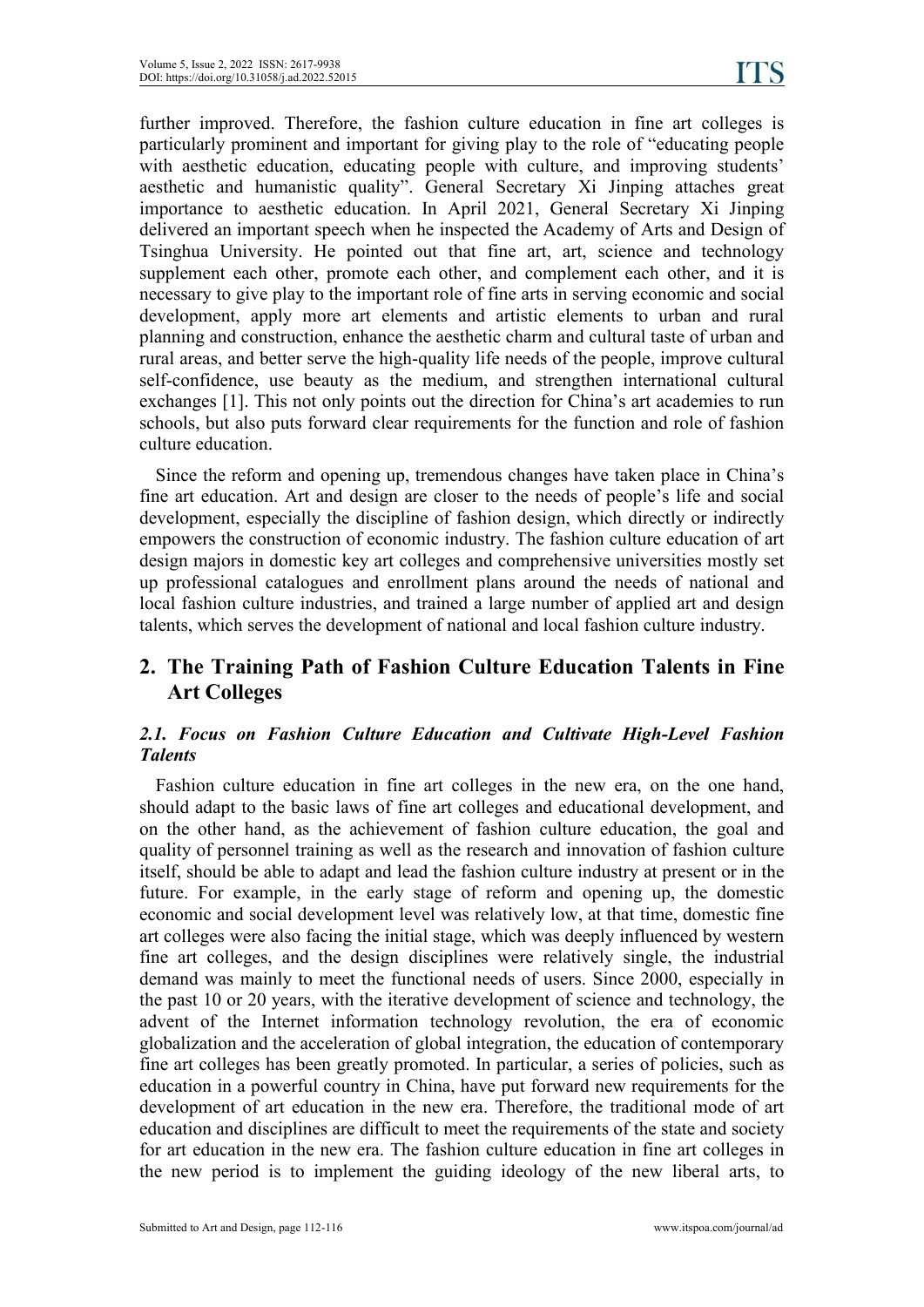integrate the original design disciplines and art disciplines, and to cross disciplines with engineering and other disciplines to meet the needs of the new era industry and the market for the development of the fashion culture industry.

#### *2.2. Focus on the Construction of Fashion Majors and Promote the Systematic Development of the Fashion Culture Curriculum*

The construction of fashion major is the fundamental guarantee of fashion culture education in fine art colleges, which determines the direction and category of talent cultivation. The construction of fashion curriculum system is the unit and support of fashion major, and the structure and quality of curriculum system directly affect the quality of talent training. At present, the professional construction and curriculum system construction of fashion culture education in fine art colleges are the key factors that reflect the matching degree between fashion culture education and teaching in fine art colleges in the new era and the current development of fashion culture industry. Fashion education plays an important role in the new stage of national development. In the next step, in teaching, scientific research and social services, it is necessary to focus on the construction of fashion design majors and promote the construction of fashion culture design curriculum system, so as to cultivate art talents with wider vision, greater responsibility, more dedication and feelings of "Family-country".

# **3. The Development of Urban Fashion and Cultural Industry Under the Background of the "14th Five-Year Plan" Education Development Plan**

#### *3.1. Development of Urban Fashion Culture Industry Under the Background Of the "14th Five-Year Plan" Education Development Plan - Taking Hubei Province As An Example*

At present, the world is facing a great change that has not happened in a century. A new round of scientific and technological revolution and industrial transformation is surging forward. If you don't know how to change, don't respond to changes and don't seek changes, you may fall into strategic passivity, miss development opportunities and even miss the times. Hubei, as a major education province, has millions of college students. In order to build a high-quality education system and accelerate the modernization of education, it took the lead in building a strong education province in an all-round way. According to the "14th Five-Year Plan for the Development of National Education", the "14th Five-Year Plan for the National Economic and Social Development of Hubei Province and the Outline of the Longterm Goals in 2035", "Hubei Education Modernization 2035". In 2021, Hubei provincial government issued the "14th Five-Year Plan for the Development of Education in Hubei Province" (hereinafter referred to as the "Plan"), with a total of nine catalogues, pointing out that it is necessary to start a new journey of building a strong education province, improve the systematic implementation mechanism of establishing morality and cultivating people, promote the high-quality development of all kinds of education at all levels, deepen the comprehensive reform in the field of education, and enhance the ability of education to serve economic and social development.

In order to improve the ability of education to serve economic and social development, the "Plan" clearly points out that it is necessary to improve the talent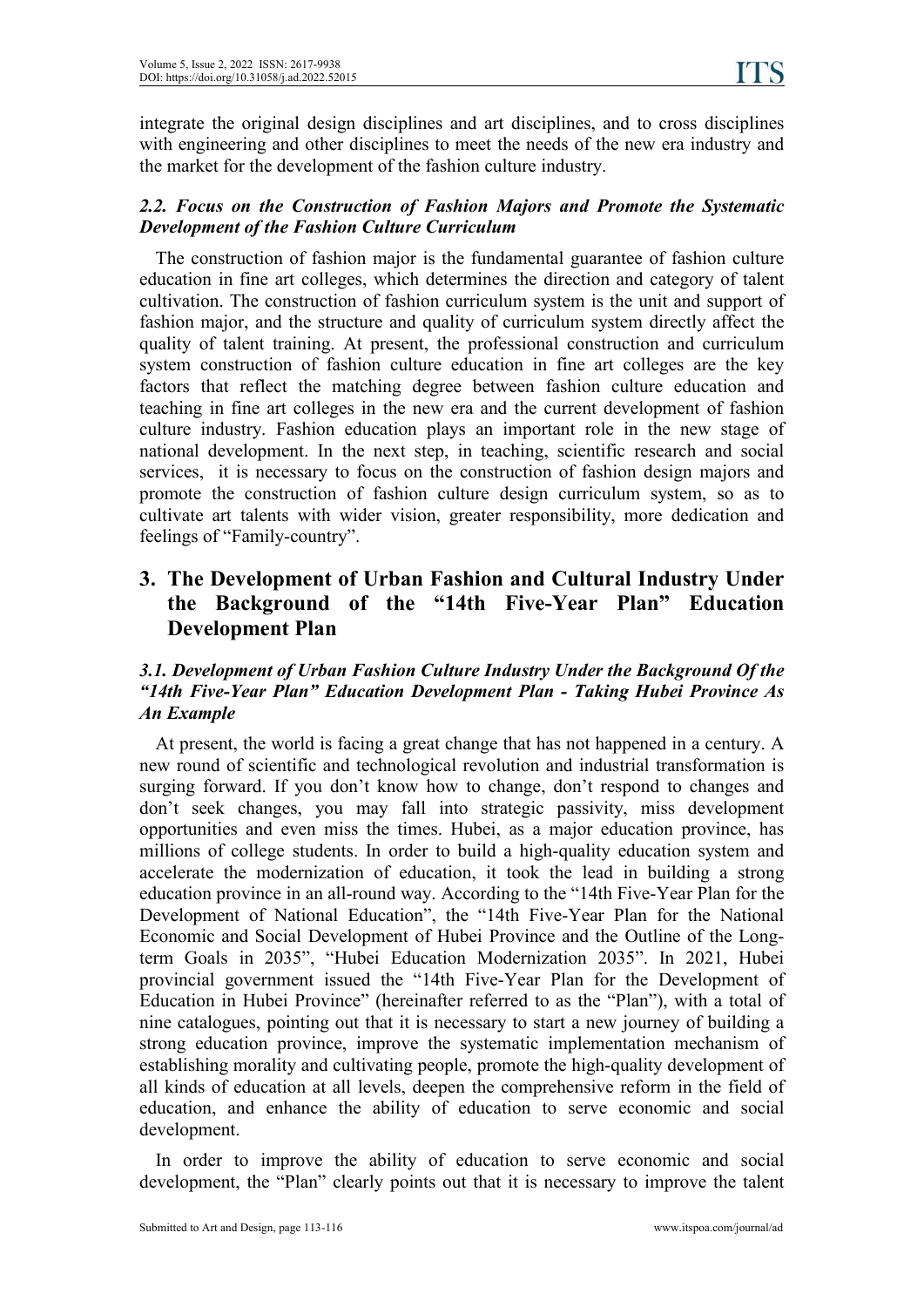supply level, improve the innovative service ability of colleges and universities, improve the strategic support for the development of service areas, improve the level of cultural inheritance and innovation, and improve the six specific guidelines for the level of education opening to the outside world [2]. Hubei's fashion industry has profound cultural heritage, complete industrial chain, rapid development of cultural industry, gradual increase in the proportion of added value of cultural industry in GDP, a large number of cultural industrial parks have been completed and put into use, a number of leading enterprises have a national influence, and characteristic cultural industry clusters are blooming everywhere. Therefore, Hubei's cultural industry and fashion industry have good development opportunities and abundant human resources. Taking Hubei Institute of Fine Arts as an example, in recent years, based on Hubei's economic development, it has continuously optimized the discipline structure and deepened the goal of talent training mechanism, which has provided a strong support for the development of Hubei fashion culture industry.

#### *3.2. The Requirements for the Development of Urban Fashion and Cultural Industry Under the Background of the "14th Five-Year Plan" Education Development Plan*

As the design capital of the world, in recent years, the fashion and cultural industry in Hubei has been growing and developing, with a year-on-year growth trend. However, from a global perspective, the proportion of domestic residents' fashion and cultural consumption expenditure isstill very low; from a national perspective, the development of Hubei's fashion and cultural industry is still insufficient, and even compared with other central provinces, it is not ranked high. There are still unbalanced development, insufficient transformation, imperfect market and lack of talents. In view of the current situation of the development of the fashion and cultural industry in Hubei, especially the uneven quality of employees in cultural industry, fashion creative industry (publishing and distribution, clothing design, animation games, advertising design) and other industries, and the serious phenomenon of talent gap in stage art, non-genetic inheritance and other industries. Under the guidance of the "14th Five-Year Plan" for educational development, urban fashion culture industry has put forward new requirements for education and talent cultivation of fashion culture industry. That is, how to cultivate talents with cultural heritage spirit, innovative design ability and management ability based on the development environment of regional fashion culture, combined with the talent demand characteristics and operation rules of fashion culture industry in the new era, is a fundamental problem that must be solved to meet the new requirements of urban fashion culture industry development in the new era. Only by continuously innovating the fashion culture education mode in art colleges can we effectively promote the sustainable development of urban fashion culture industry.

#### *3.1. The Development of Urban Fashion Cultural Industry Combined with the Regional Development Layout Proposed by the Provincial Party Committee*

As an important part of the economic, social and cultural development of regional provinces, urban fashion cultural industry is not only related to the economic benefits of regional cities, but also an important guarantee for satisfying the happiness index of urban residents in the new era. Therefore, the development of regional fine art colleges must be closely integrated with the development of the city, making overall plans and coordination, forming a game of chess between the government, universities,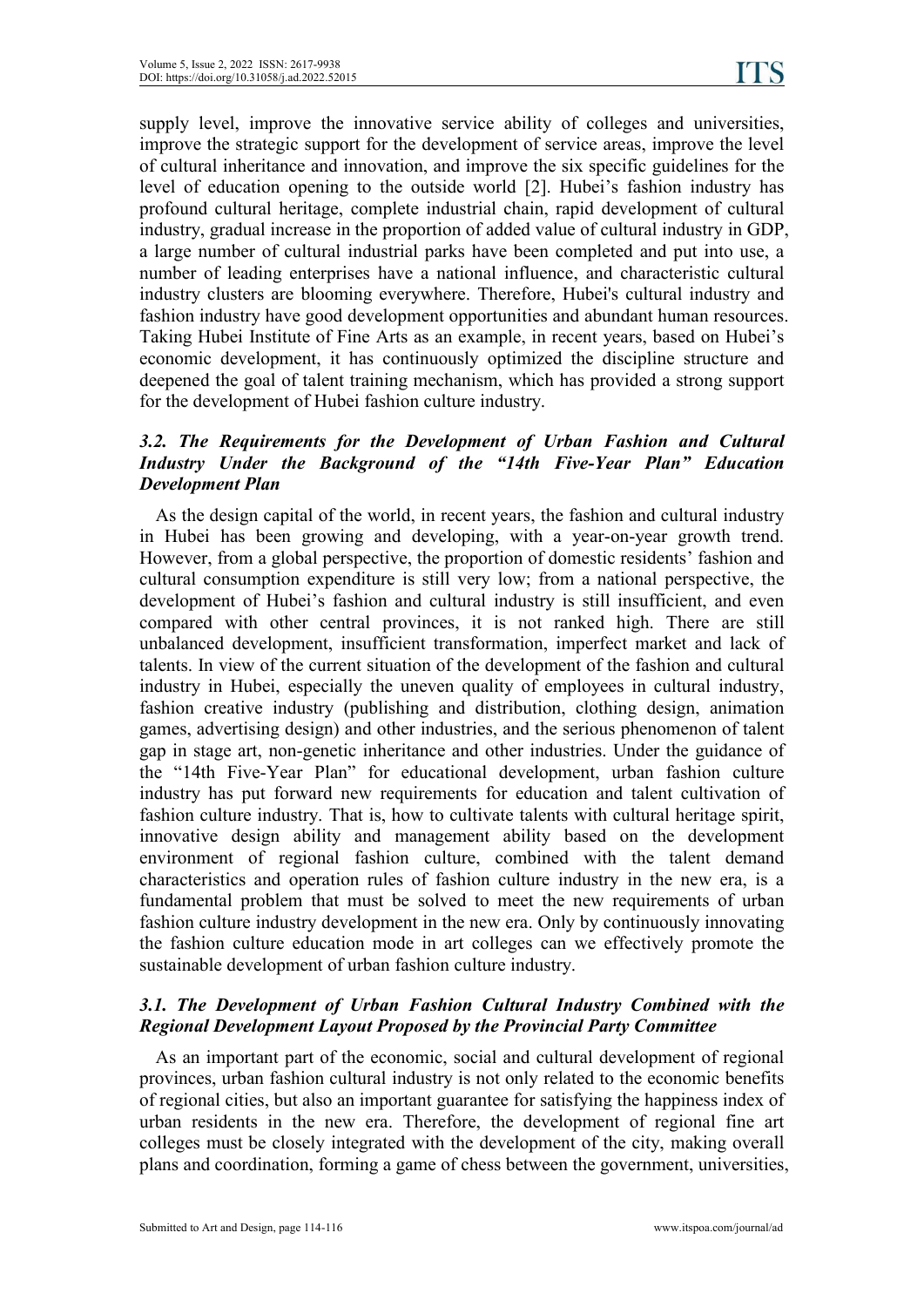enterprises, and society, comprehensive integration and coordinated development. As an important collection and distribution center for urban aesthetic education and creative design talents, art academies need to constantly implement aesthetic education work, amplify the effect of aesthetic education, break down professional boundaries and industry barriers, and combine with the regional development layout proposed by the provincial party committee, to cultivate talents who meet the needs of urban fashion and cultural industry innovation in regional provinces.

# **4. The Integrated Development of Fashion Culture Education in Fine Art Colleges and Urban Cultural Industry**

#### *4.1. Fashion Culture Education Cultivates Talents to Promote the Development of Urban Fashion Culture Industry*

At present, school-running conditions, school-running capabilities and professional setting of domestic fine art colleges are all mature, and the eight art colleges are based on cities in different regions and provinces, gradually form an important output of urban culture and artistic talents with strong regional competitiveness and distinctive characteristics. With the substantial improvement of urban residents' consumption ability and aesthetic ability, the demand for products with strong cultural recognition and strong fashion creativity has gradually increased. New cultural consumption patterns such as immersive consumption force the fashion and cultural industry to continuously update and improve the innovation ability of employees. As a gathering place of talents with complete professional categories and innovative and creative ability, art colleges and universities cultivate art talents with more artistic appreciation ability, art criticism ability and innovative design ability by constantly refining the discipline direction and close to the market. In the teaching process, actively build the construction of industry-university-research platform, develop with high vision, wide path, multi-disciplinary development, and innovate based on regional traditional cultural, learn from and innovate the advanced culture of the international industry, and create a good ecology of active interaction between fashion culture education and urban fashion culture industry.

#### *4.2. Urban Fashion Culture Industry Feeds Back Fashion Culture Education to Promote the Integration of Industry and Education*

With the popularization and application of information technologies such as the Internet, big data, and artificial intelligence, a new urban fashion and cultural industry ecology has been born. Traditional clothing, product modeling, leisure tourism, sports health, food shopping and other industries have become more diverse, fast, convenient and uncertain under the catalysis of Internet +. Whether the composition level of a city's fashion culture industry is diversified and the structure is reasonable, and whether the ecology of a city's fashion culture industry is healthy and distinctive, on the one hand, it also reflects the degree of civilization and residents' happiness, and on the other hand, it also reflects the creative ability of the residents living in the city. The urban fashion culture industry in the new era is more open, diverse and individual, which is fundamentally derived from the improvement of the degree of urban civilization and the improvement of the cultural consumption level of urban residents. The prosperity of urban fashion culture industry not only provides urban residents with a better cultural consumption experience, but also provides an excellent experimental field for fashion culture education in fine art colleges and universities